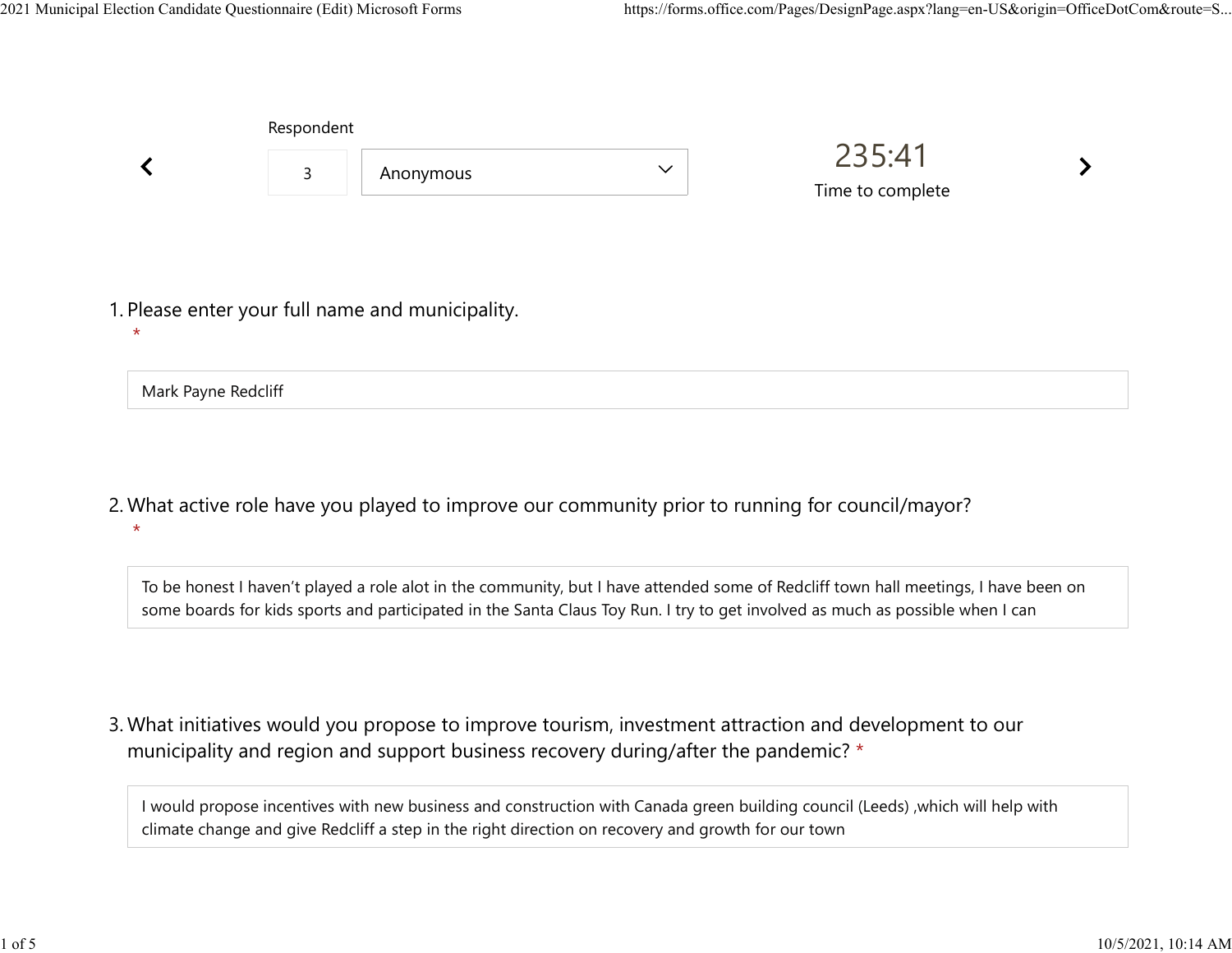4. In Medicine Hat, businesses pay a higher proportion of property taxes compared to the residential sector.  Medicine Hat's tax gap of 2.35% is one of the highest in Alberta.  What is your position on the current approach to taxation and your thoughts on potential strategies to narrow this gap?  $\star$ 2021 Municipal Election Candidate Questionnaire (Edit) Microsoft Forms https://forms.office.com/Pages/DesignPage.aspx?lang=en-US&origin=OfficeDotCom&route=S...<br>A In Medicine Hat businesses nav a bigher proportion of proper

> Redcliff has the same type of issues. What we need is to encourage new business opportunity and housing development so we can deal with the taxation gaps.

- 5. If elected, what specific steps would you take to encourage & promote entrepreneurship within the region?
	- With information and incentives to help our town grow , from Alberta urban municipality association and Canada green building council
- What is your stance on COVID-19 related laws that mandate requirements, including masks and vaccine 6. passports?

It's the people's choice

 $\star$ 

 $\star$ 

What is your plan for publicly-funded services (examples would include Medicine Hat Public Library, power plant, 7. facilities) if elected?

 $\star$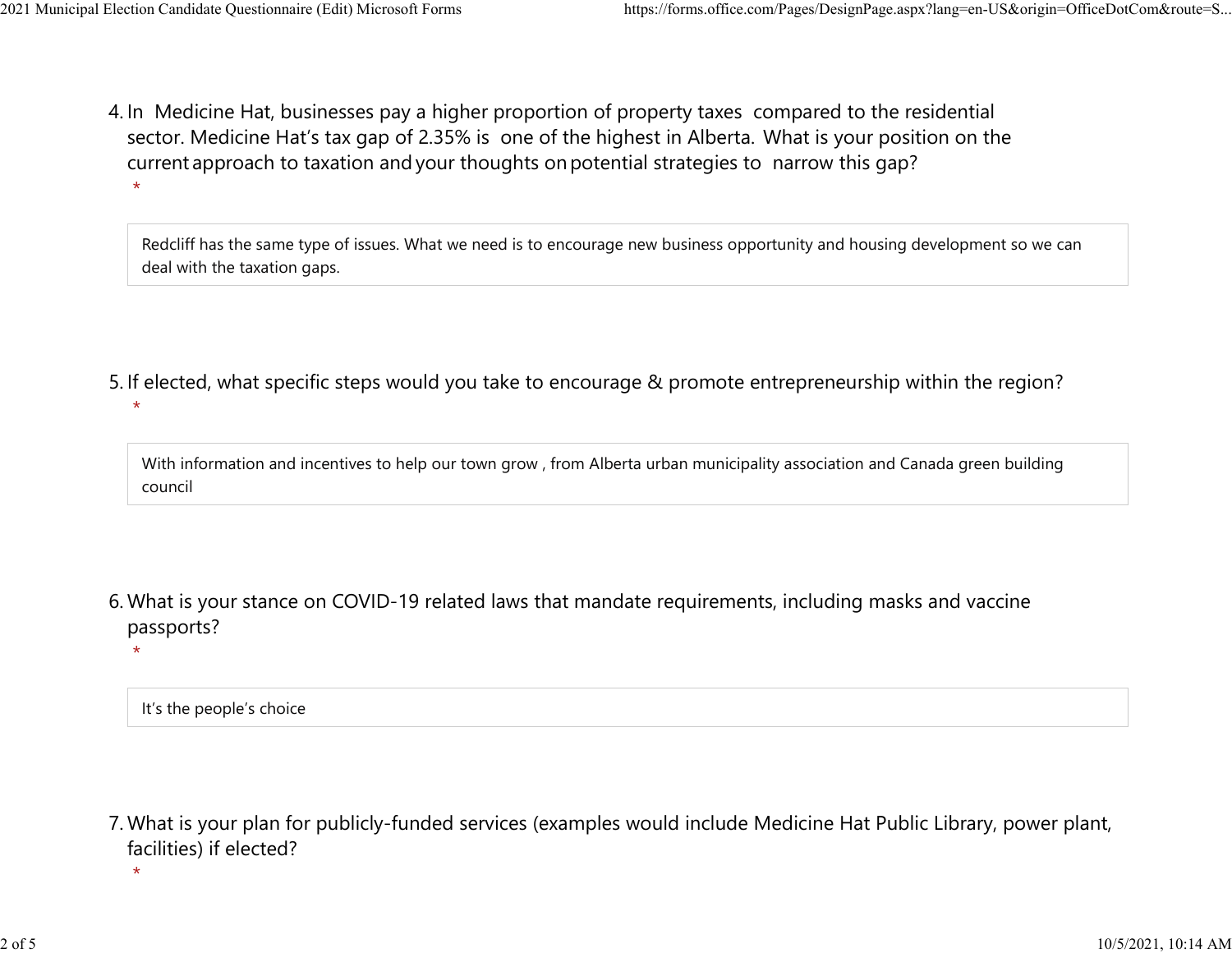$\star$ 

For Redcliff I propose town fund raising, Federal and Provincial grants.

8. How important is it for our region to have a local Community College? What specific steps could the municipality do to work better with Medicine Hat College to provide ongoing opportunities for future learners? \*

It is very important to have a community college as long as the college helps out everyone in the municipality

9. How will you attract newcomers to the district and address the needs for a skilled workforce? \*

I would propose to enhance our Welcoming and Inclusive Communities that would entice workers and employers to Redcliff.

10. What is your stance on the importance of mental health & wellness support in our region? What ideas, implementations, and initiatives would you put forward to improve the overall mental health & wellbeing of our community?

Mental health is very important, I would like to see Canadian Mental Health Association put more resources in the region instead of just the big centres.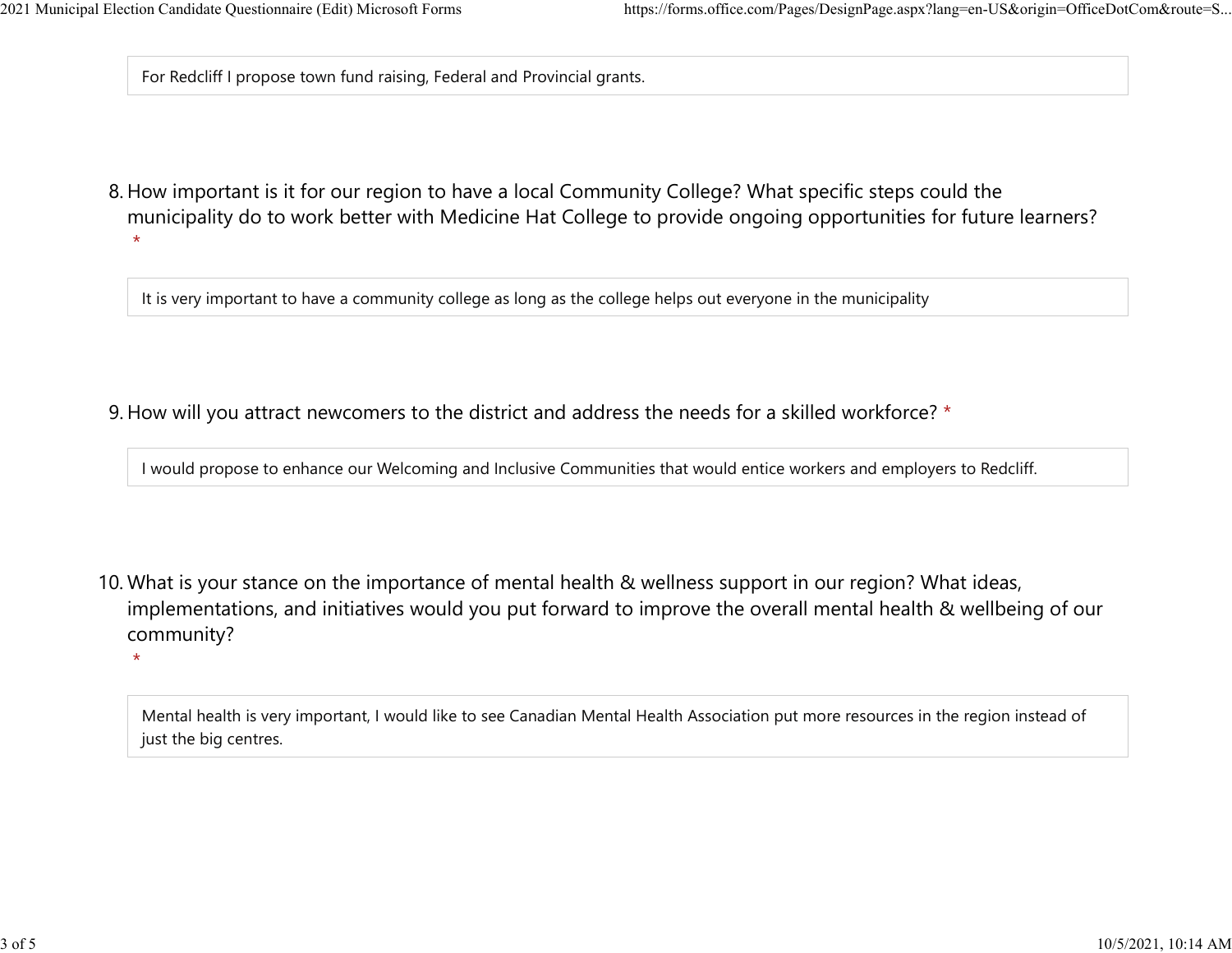\*

\*

11. How will you further diversity and inclusion initiatives in our region, as it relates to each of the pillars in the Chamber's Vote Prosperity Platform: https://www.medicinehatchamber.com/voteprosperity2021/ (https://www.medicinehatchamber.com/voteprosperity2021/) 2021 Municipal Election Candidate Questionnaire (Edit) Microsoft Forms https://forms.office.com/Pages/DesignPage.aspx?lang=en-US&origin=OfficeDotCom&route=S...<br>11 How will you further diversity and inclusion initiatives in

> The Medicine Hat Chamber Action Plan is not applicable for our great town. The Alberta Government Four Pillar Action Plan is best suited for our community. By bringing in a high school and to attract skilled workers, we need better infrastructure. eg. roads, sewer, etc., We need an image and and a brand to attract people and businesses to our town with the small town living with the big city atmosphere. We have lots of opportunities with the land that we have now in order to grow and prosper.

12. On a municipal level, how do you intend to address climate change and pollution?

- I would propose more amenities in the town so the people of Redcliff would not have to drive into the bigger centres. We need transit into the city and have performance evaluations on our contracts in order to hold the contractors accountable on doing their part to help out with climate change.
- 13. What strategies will you use to communicate and engage with the community and remain accountable to the citizens?

\*

I would use Social media, the newspaper, our community message board and our town website. We need assessments which will help with being accountable.